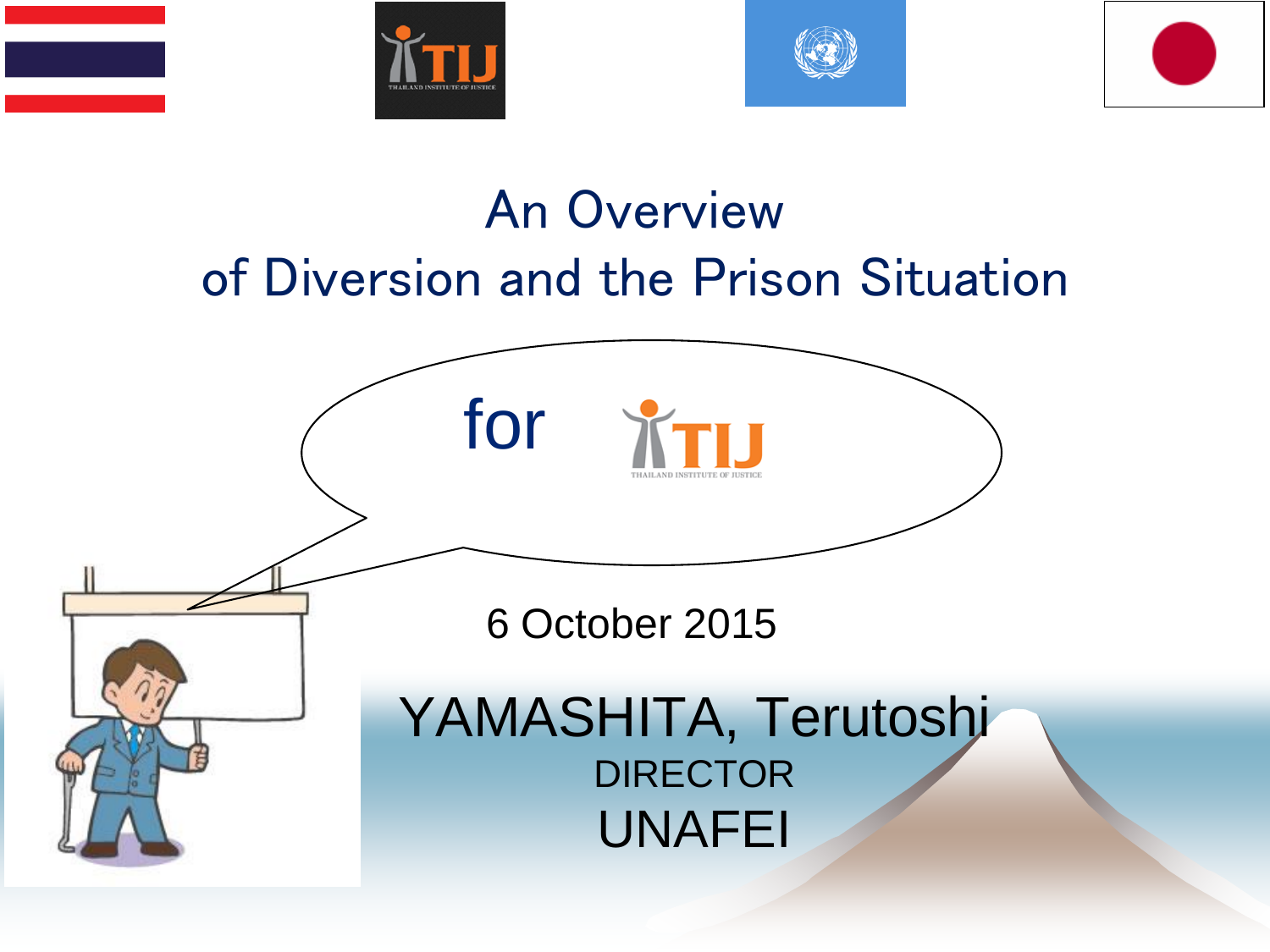### An Overview of the Statistics (2013)

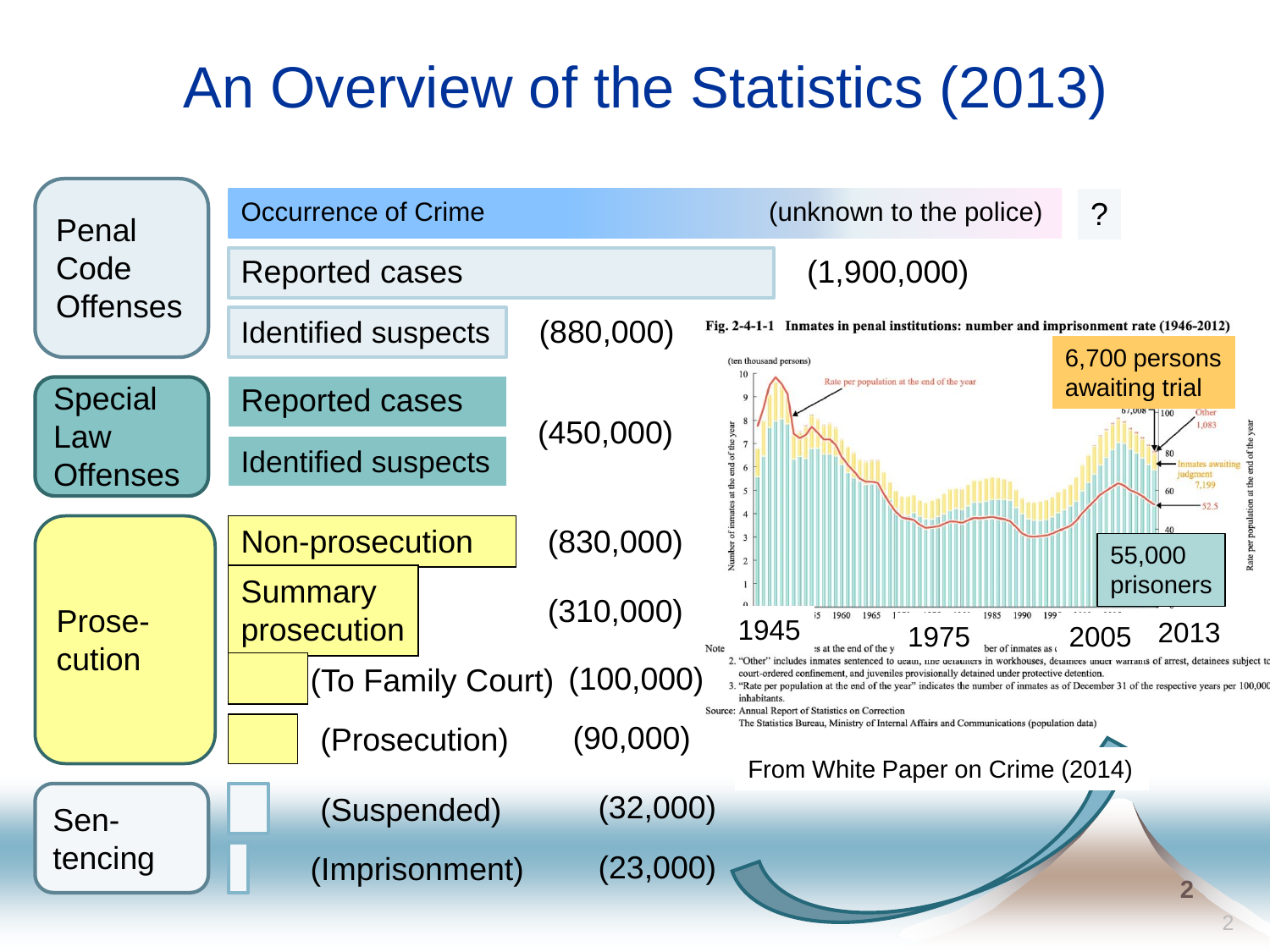## Prosecutorial Disposition (2003 - 2012)

#### Fig. 2-2-2-1 Percent distribution of persons whose cases conclusively disposed of by public prosecutors by type of disposition and number of persons indicted (2003-2012)



[1] Percent distribution of persons whose cases

[2] Number of persons indicted/indictment rate



From White Paper on Crime (2013)

**3**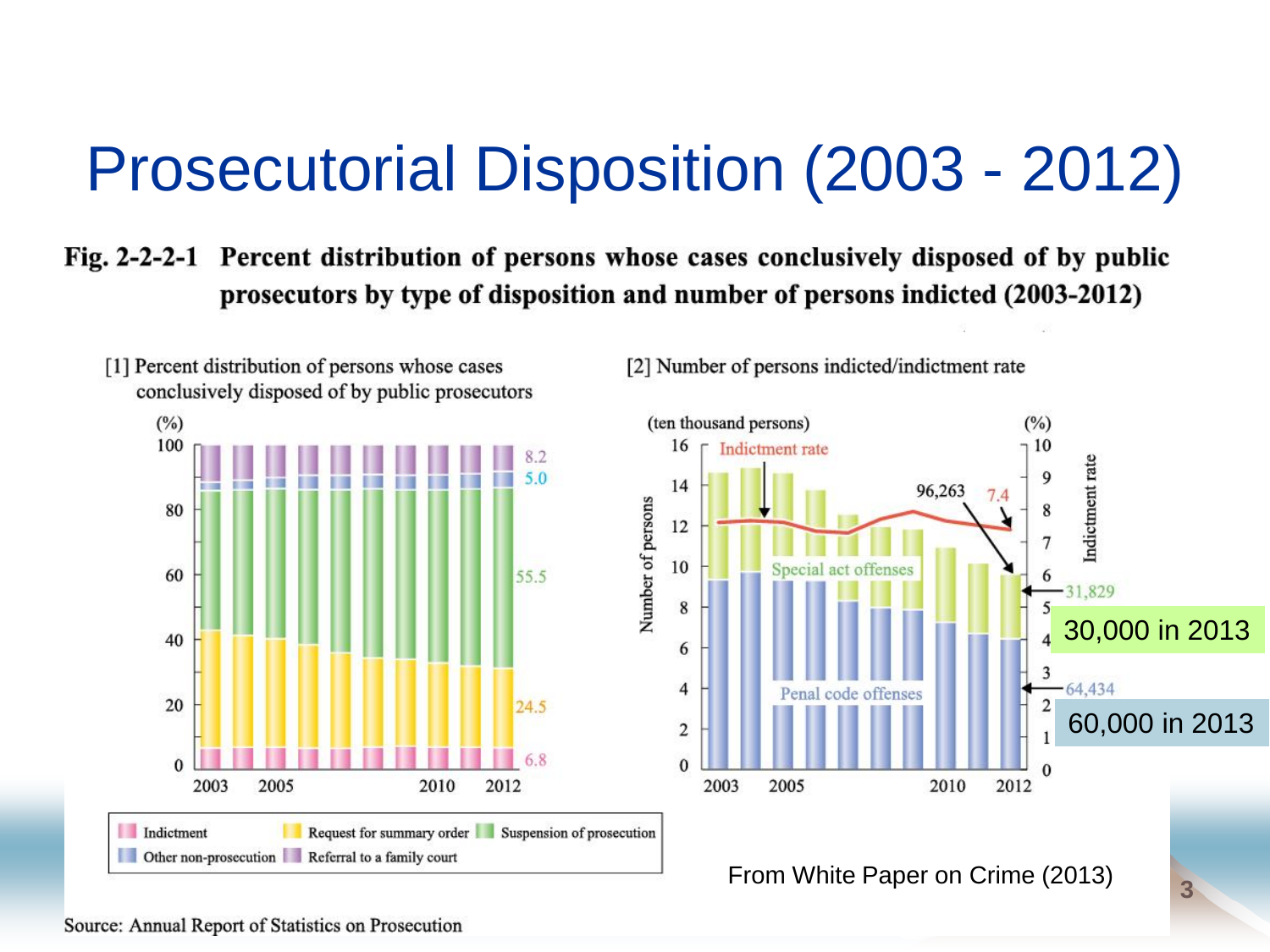## Legal System and Practices Behind Diversion

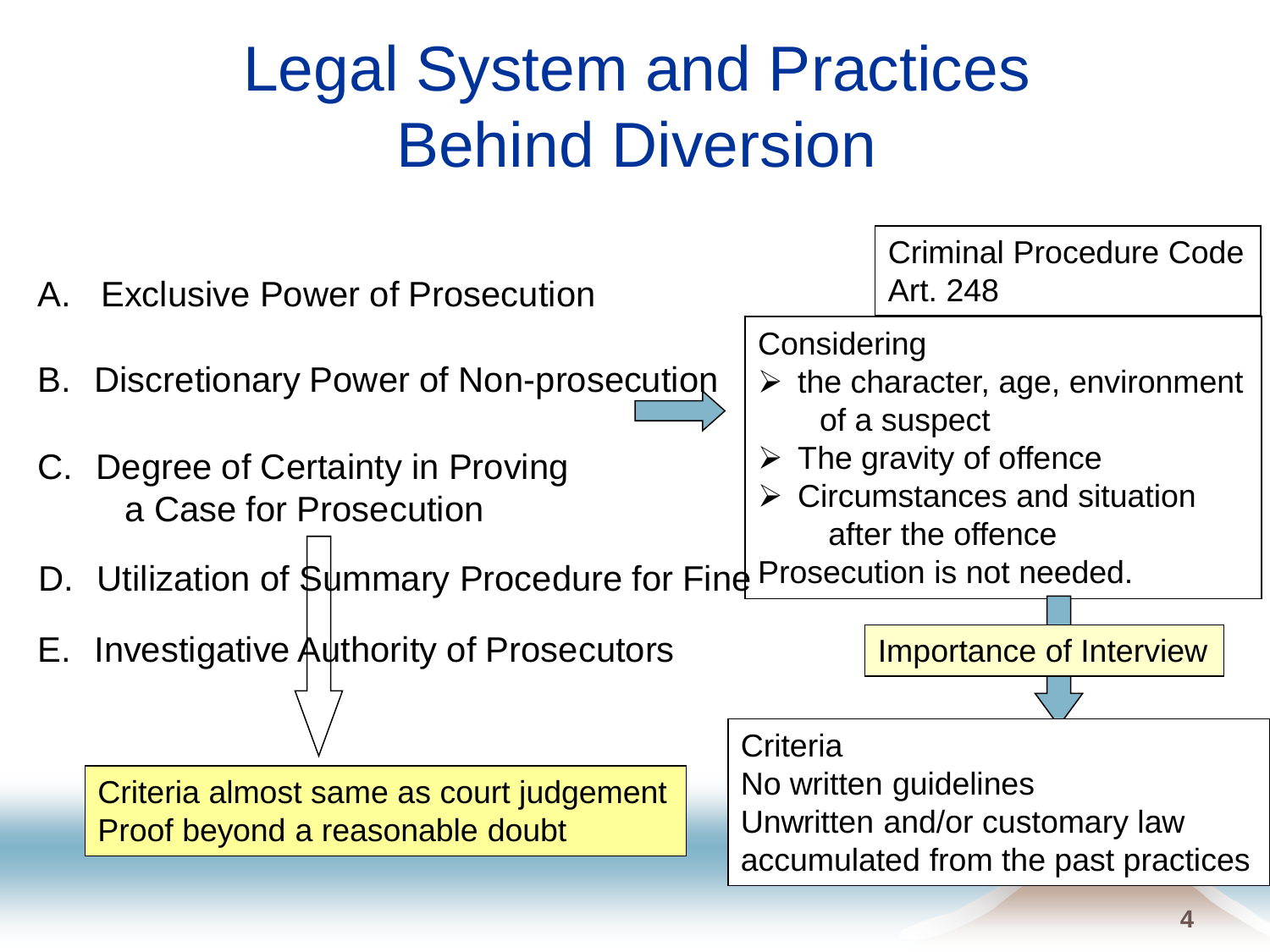## *Yakuza* (Japanese mafia) in the Prisons

Fig. 4-2-3-2 Number of new inmates who belonged to organized crime groups (1992-2011)



- Note: 1. "Persons who belonged to organized crime groups" refers to regular members and quasi-members of designated organized crime groups, etc. as identified under the Anti-Organized Crime Group Act at the time of the offense.
	- 2. "Rate of persons who belonged to organized crime groups" indicates the percentage of those who belonged to organized crime groups among the total new inmates.

Source: Annual Report of Statistics on Correction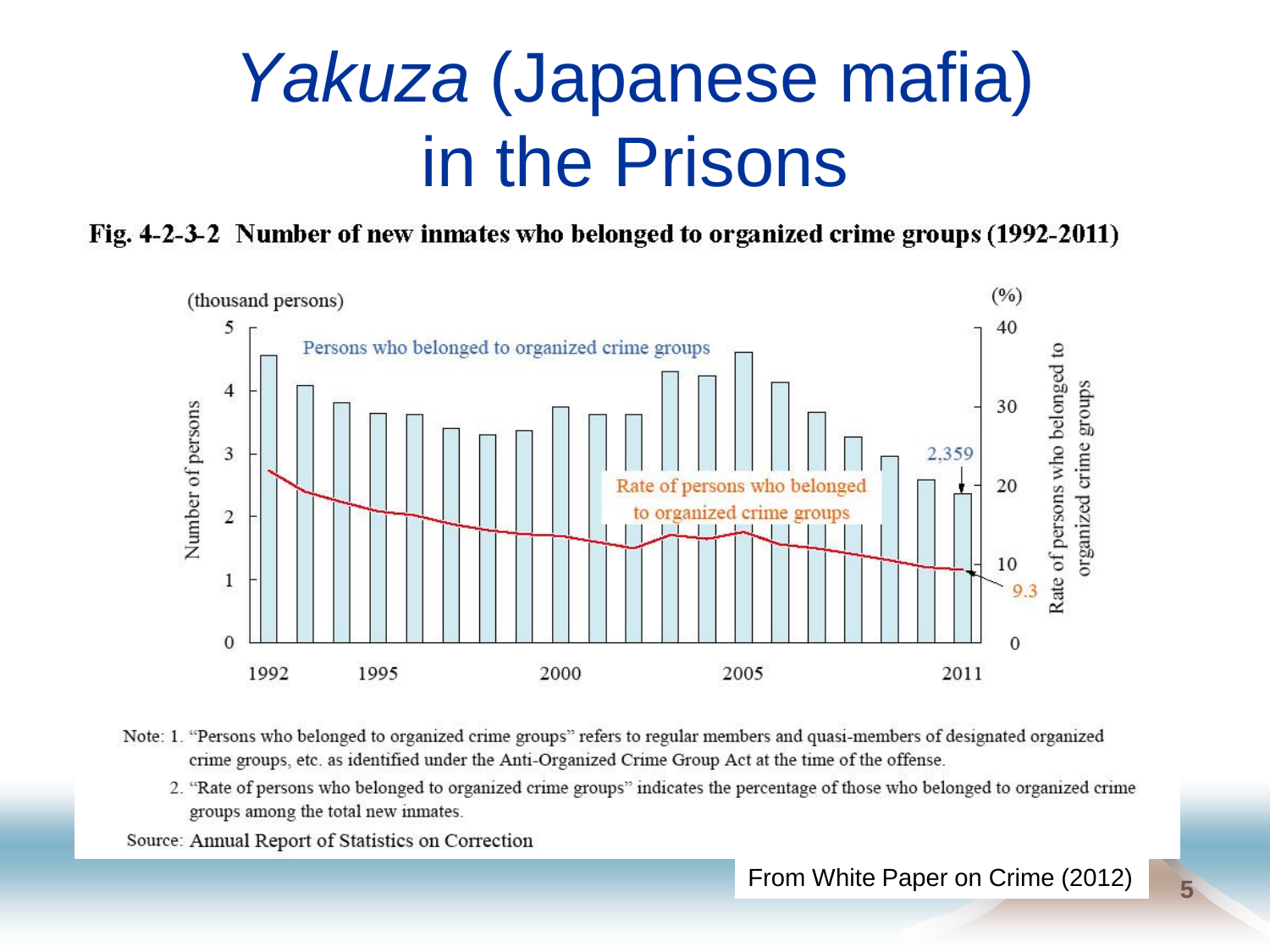# *Yakuza* (Mafia) in the Prisons

Population 120,000,000 Prisons 60,000~87,000 *Yakuza* (mafia) 80,000 *Yakuza* (mafia) 2,000~4,000 **Occooo D** Occoo 10000 0 000000 00000  $\boxed{0}$ 000 $\boxed{0}$ TUGU KOMB ang Silaya *Shinkansen* capacity 1,300 **One car for** Society 0.8 person **100 passengers** *Yakuza* in Shinkansen Prison 2 to 4 cars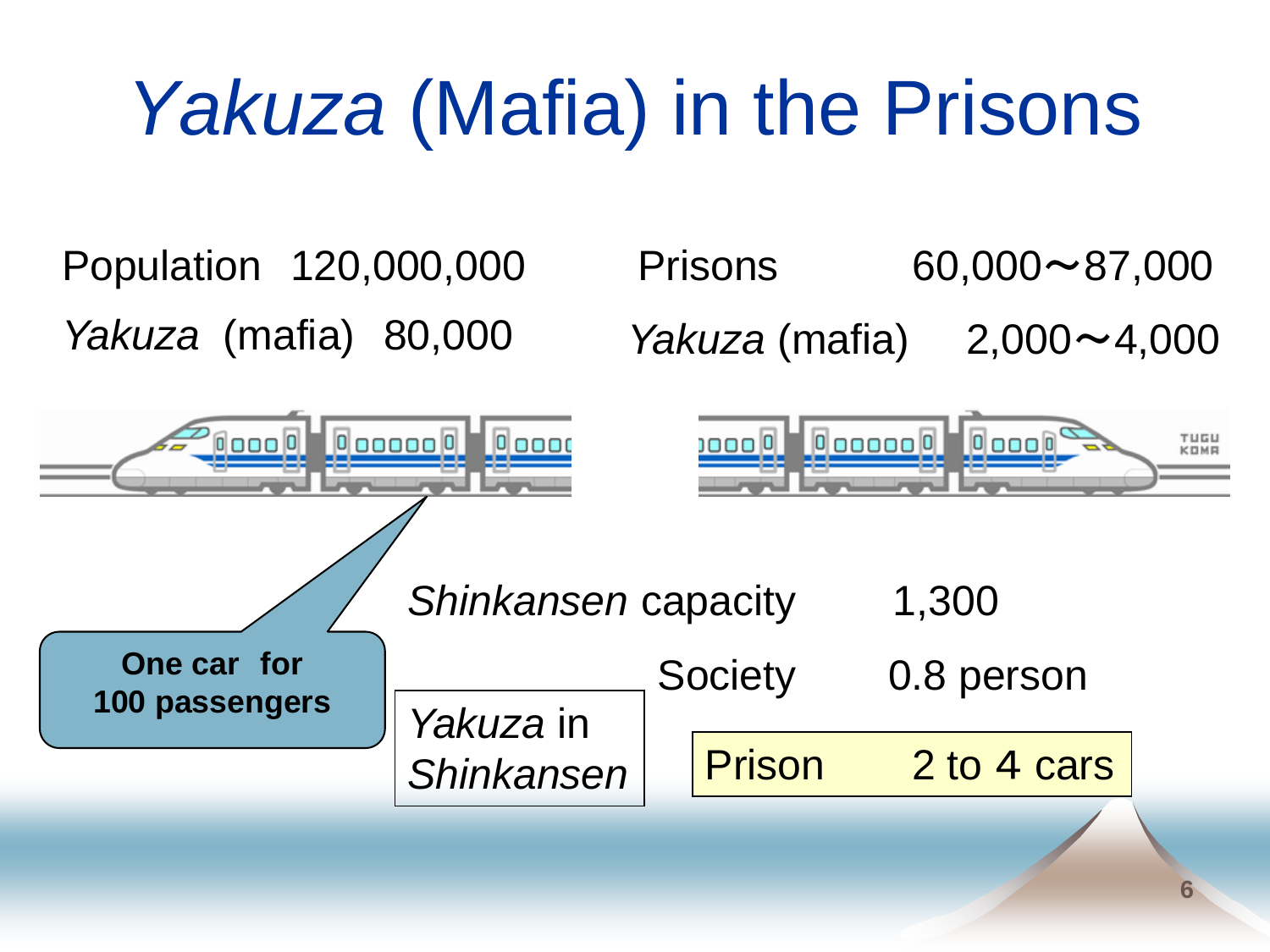## Prisoners for Drug Related Crimes  $(194 - 2013)$

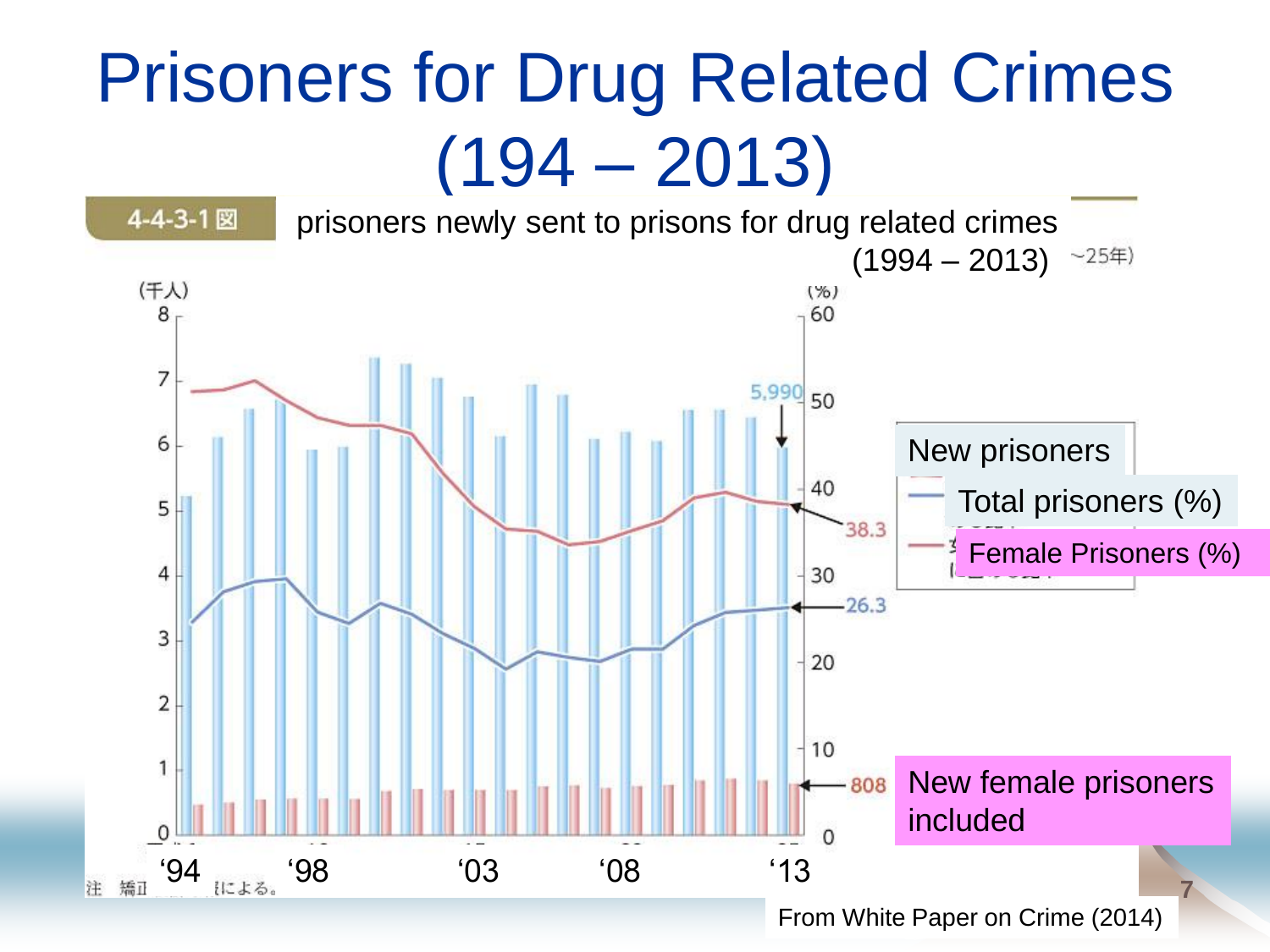# Repeat Prisoners



From White Paper on Crime (2013)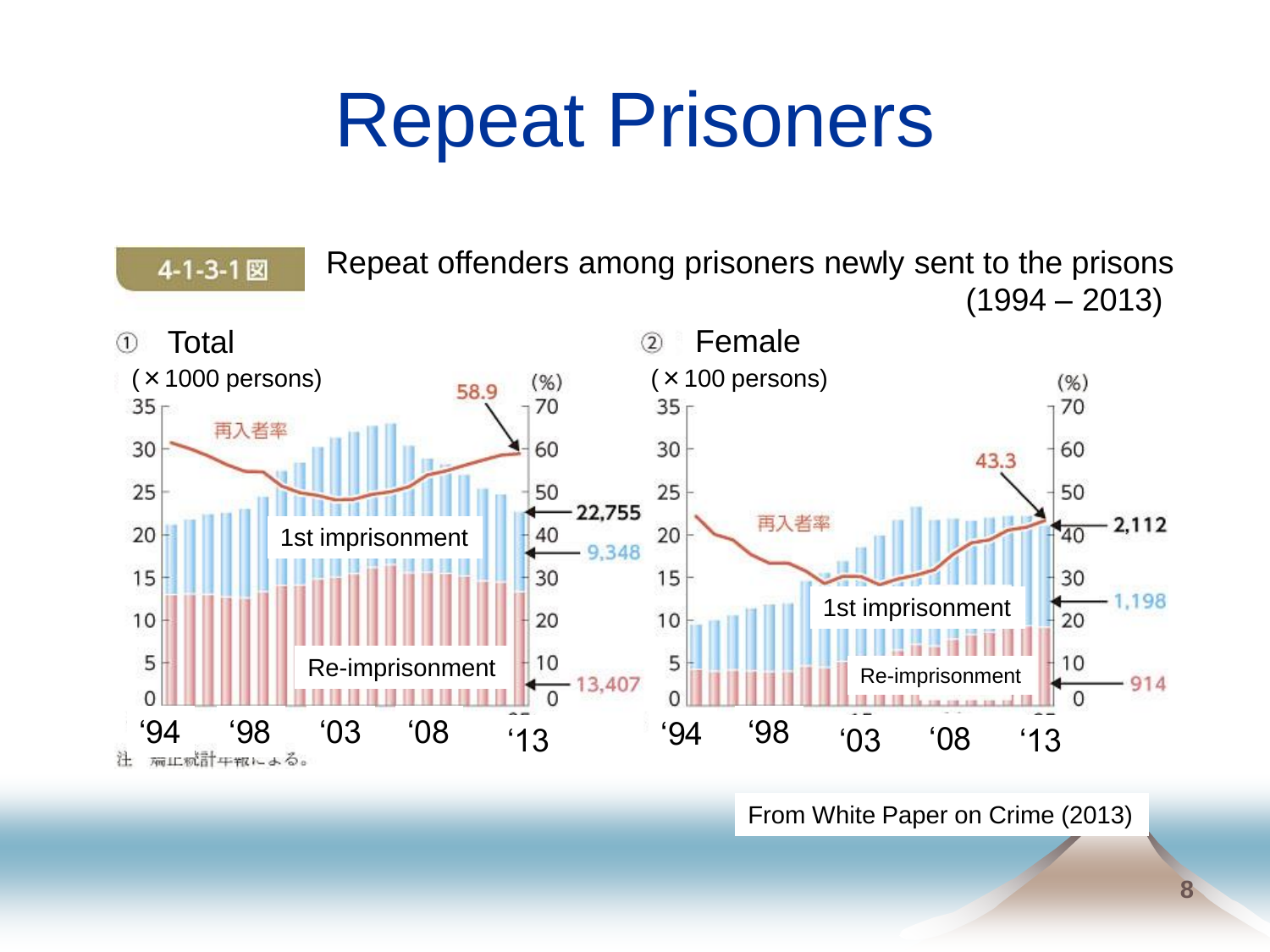

From White Paper on Crime (2014)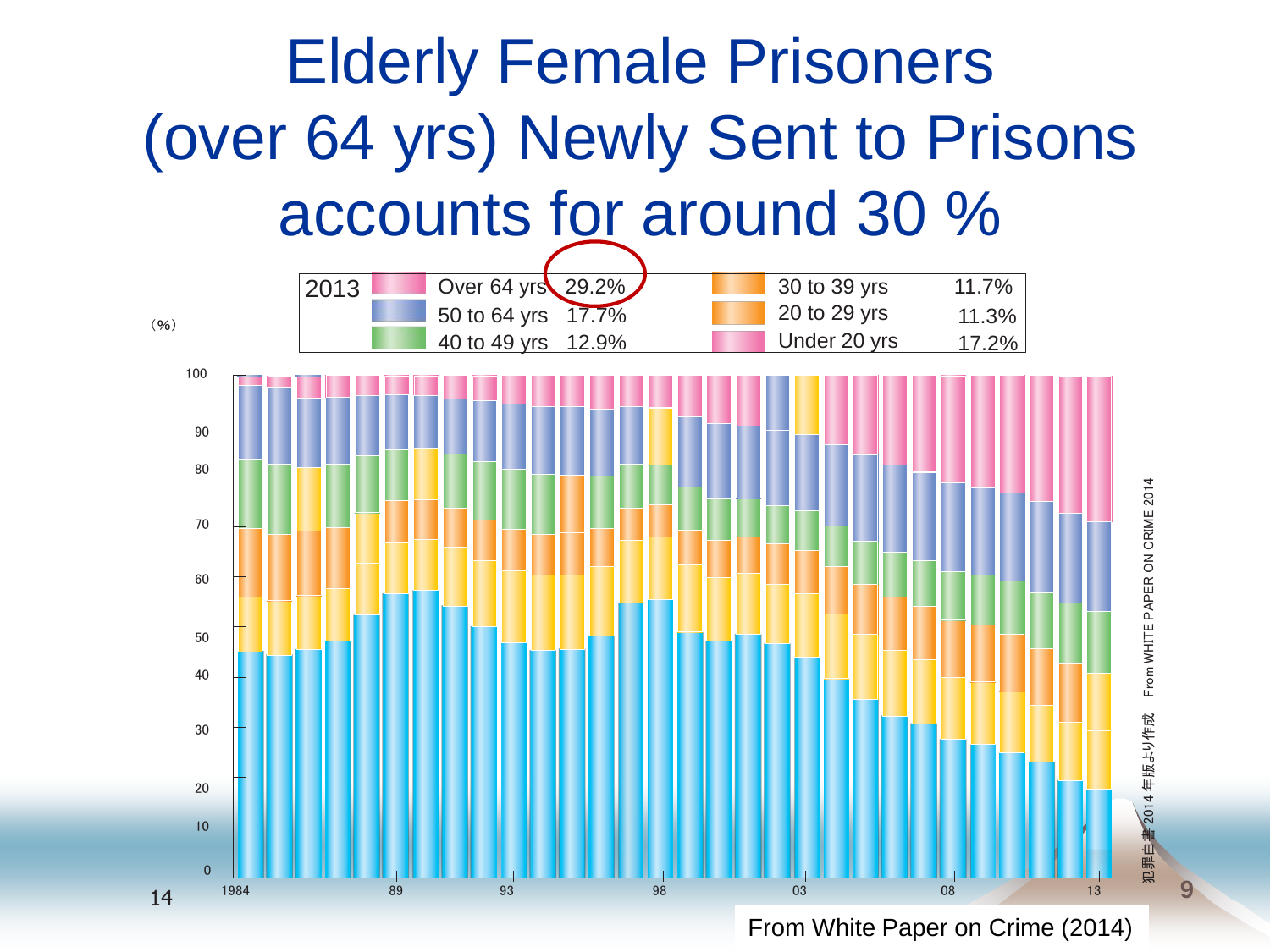# Elderly Prisoners (1994 - 2013)



From White Paper on Crime (2014)